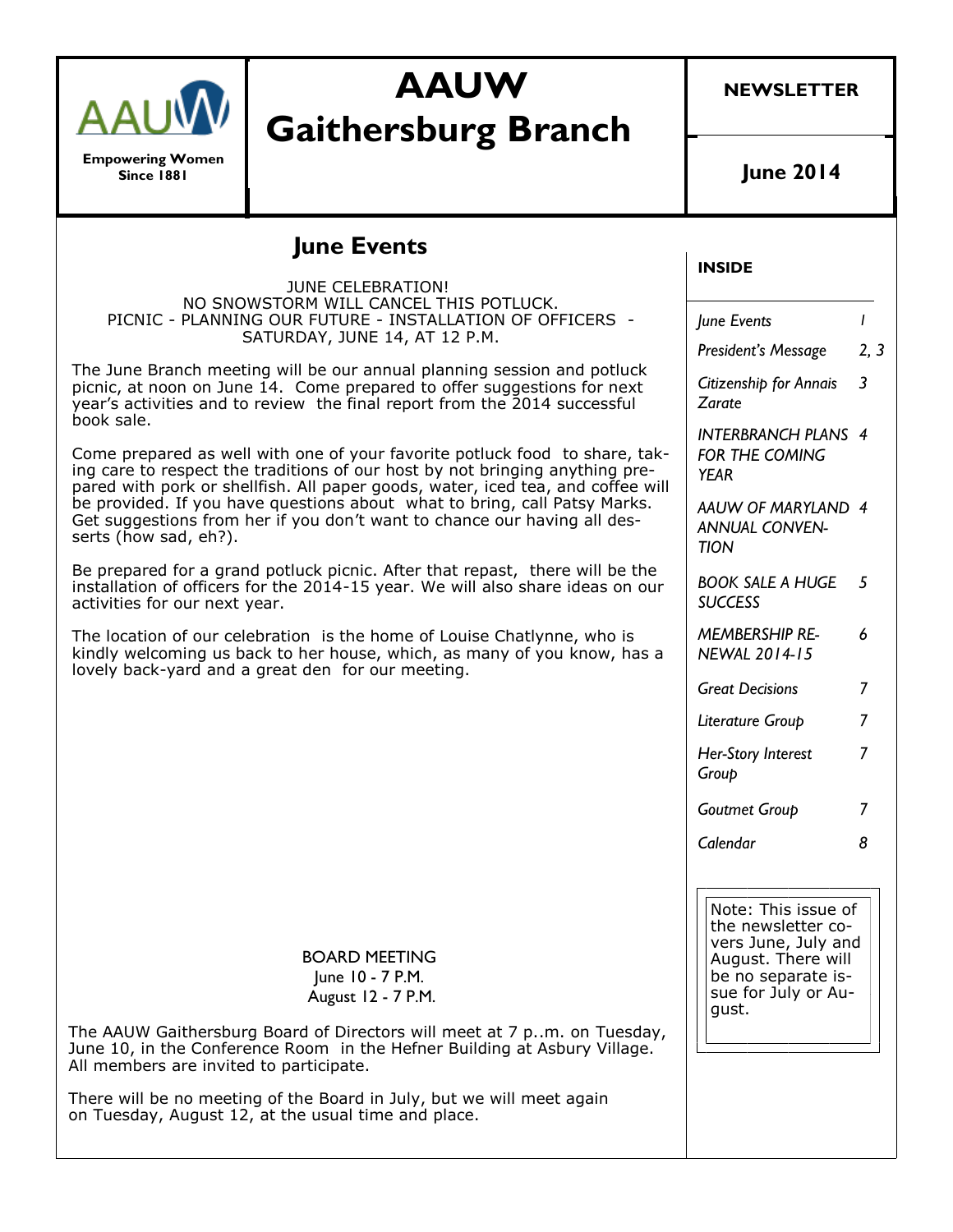## **PRESIDENT'S MESSAGE**

#### *- Mary Wykes*

May is my favorite month--and so far it has lived up to my expectations--starting with our successful book sale. Thanks to the amazing organizational skills of our book sale chair Liz Clark-Hessel and the hard work of so many members and community volunteers, we will again offer scholarship assistance to many deserving young women, both in local colleges and through the AAUW Funds fellowships and scholarships.

Marilyn O'Connell and I represented our Branch with a table at the Asbury Green Day, showing how we recycled thousands of used books in the book sale as our contribution to Green Day. We met many of the Asbury staff, as well as residents, who commented on how much they enjoyed the sale and purchasing books. We are fortunate to have our annual fundraiser at Asbury Methodist Village and are glad to have it a cooperative effort, bringing benefit to their community as well as funding our Branch goals.

Thanks to Anita Taylor for presiding for me at the Board meeting so that I could celebrate my birthday with my family on a very stormy night. Fortunately, the worst of the storm came while we were inside at the Flaming Pit eating a delicious meal. I understand the Board meeting managed to finish early and avoided the worst of the rain.

This month's Gourmet Group met at my home last evening and I am still enjoying my clean house and the great leftover Crab Imperial, asparagus, and roasted fingerling potatoes. As usual, we had wonderful food and conversation and welcomed Jean DeMuzio and husband Tony, who were attending for the first time. We hope they come to future dinners and luncheons. Since our group size is diminishing because of health problems, we welcome members to visit and see if you would enjoy being a part of the food and fellowship of this longstanding Branch interest group. Please let Jean Friedmann know if you are interested.

I hope you receive both the AAUW Washington Up-Date and the AAUW Mission & Action, both of which I received this week and read with great interest. All members with e-mail addresses should be receiving these articles. In case you didn't receive them or just deleted them without reading, I am going to highlight some items that attracted my interest.

Lisa Maatz, V.P. of government relations, spoke about the media outcry over Jill Abramson's firing from the New York Times position as the first female executive editor, after only three years on the job. This was supposedly because she confronted the paper's leadership after discovering the significant pay gap between her salary and her male predecessor's in both executive and managerial positions. According to Lisa Maatz, Jill "leaned in"--way in-- and was fired for her trouble. Maatz wonders about the media's lack of outrage when 44 U.S. Senators refused to even debate the Paycheck Fairness Act five weeks ago.



I also noted the item commemorating 50 years since the passage, on May 11, 1954, of Brown v. The Board of Education--a pivotol moment in the Civil Rights Movement. Chief Justice Earl Warren delivered the Supreme Court's decision in the landmark case on the issue of school desegregation. He stated, "We conclude that in the field of public education, the doctrine of separate but equal' has no place...separate educational facilities are inherently unequal."

I was interested to learn how AAUW fit into the decision of Brown v. The Board of Education, since AAUW is an organization founded on the principle of equality in education. The Washington Up-date said that an AAUW member, sociologist and historian Guion Griffin Johnson, spearheaded an integral plan on behalf of the AAUW North Carolina Division.

Along this line of racial equality in education, I am sure many of us were disappointed that our February Branch meeting was cancelled because of the weather. It was at this meeting that we were to hear from our own member Margaret Willlams, along with three other African American teachers from that era, speak about "From the '60s to the Present." This program will definitely be rescheduled next year whenever the panel members are available. Also along this line, I watched with great interest a round-table discussion Gwen Ifill moderated on Brown v. The Board of Education the other night in which they discussed whether the goal of the desegration of schools has been accomplished. The consensus seemed to be that "place, not race," was often the determining factor of the make-up of schools today.

Another interesting item that I read in the AAUW materials was "What Determines Failure or Success for Student Parents in Community Colleges?" As expected, the article noted that the main determinant of success is the availability of affordable child care, and the report ranked the states in percentage of community colleges providing child care. I was glad to see Maryland ranked number 3, with a total of 14 community colleges out of a total of l6 offering child care.

*(continued on page 3)*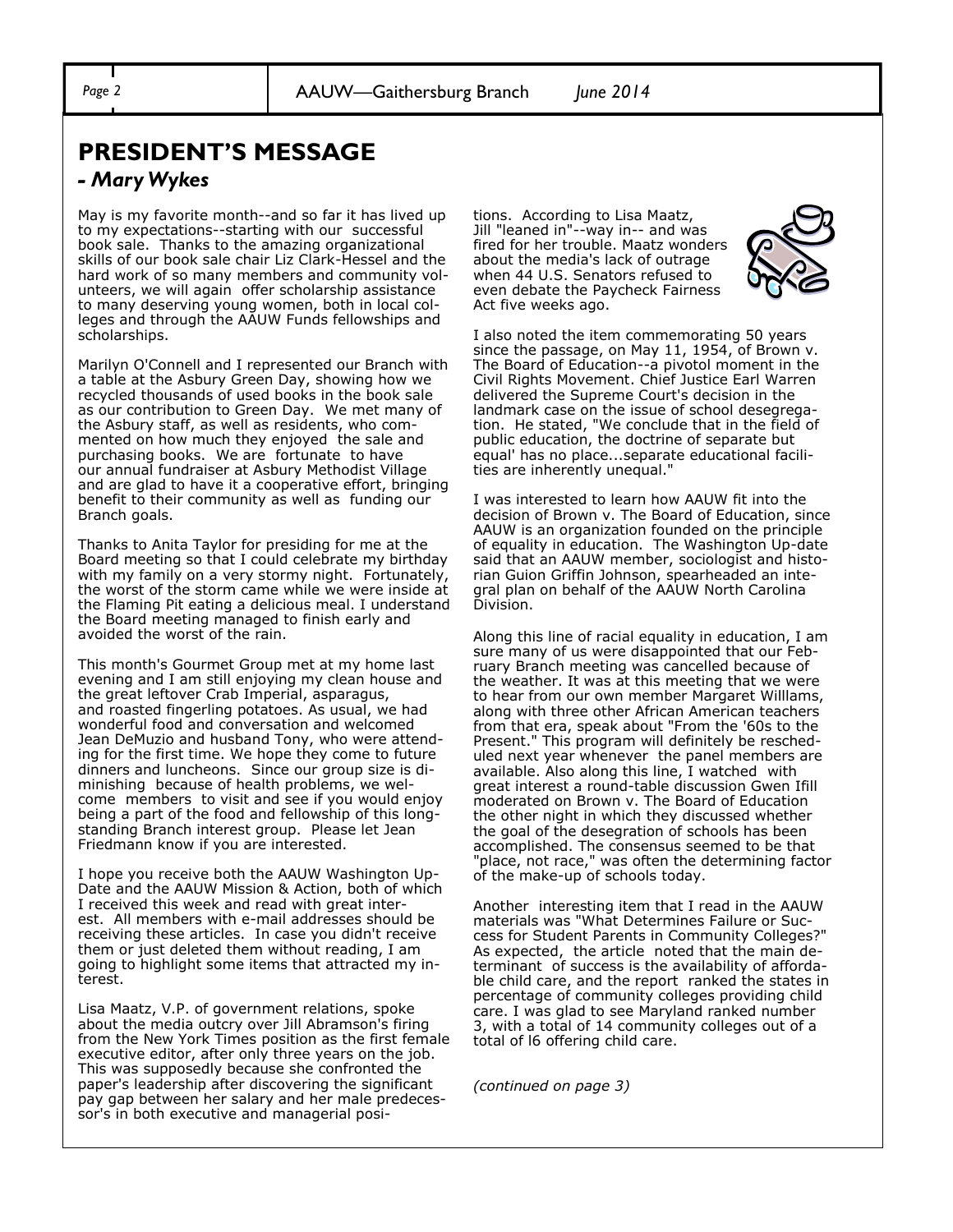*Page 3* AAUW—Gaithersburg Branch *June 2014*

## **PRESIDENT'S MESSAGE**

*(Continued from page 2)*

I look forward to our picnic and the opportunity for more informal conversation among our members. It is important that we know each other and develop our friendships as we work together to achieve our goals of advancing equity for women and girls through advocacy, education, philanthropy and research. I want to have a sharing time after our luncheon and the installation of officers in which each of you will have an opportunity to talk about what you like about our Branch meetings and what suggestions you have for change, as well as telling a bit about your background.

The coming year will be my last as president. I appreciate your confidence in electing me again and I hope I can do an even better job of leading the Branch in growing and accomplishing our mission. A year goes so quickly, especially as when the

severe winter weather causes cancellation of two of our 10 meetings! I do hope we have better luck for the 2014-15 year and that we can have the entire series of programs that are planned by our hardworking progam planning committee.



Thanks to Louise Chatlynne for again volunteering to have our June potluck and planning meeting at her home. We have decided to move the installation of officers to the June meeting in order to give plenty of time to our charter member Mina Parsant's May program.

Have a wonderful summer-- Mary Wykes, President

## **Citizenship for Annais Zarate - - - - - -Let Us Help**

Our Branch would like to help one of our scholarship recipients, Annais Zarate, to become a United States citizen. Annais has been in the U. S. since age 3, but she is not a citizen.

Annais has received many honors and awards, and she was featured in our AAUW May newsletter. Recently, even with graduation activities, she worked at the AAUW book sale. She is graduating from the University of Maryland with a 4.0 average in the biological sciences program, and has accepted a job at the Center for Biomolecular Therapeutics. She plans to pursue a doctorate in virology and a career in biomedical research.

U.S. citizenship is required for eligibility to work for the U.S. government and for some graduate programs, scholarships and other jobs. Filing the application for citizenship, plus fingerprinting, costs \$680. Annais needs the funds to file the application for citizenship.

Individual contributions may be sent to Terry Medlar or brought to the June planning meeting. Checks should be written to AAUW Gaithersburg and noted for Annais Zarate's citizenship application, and cash should be accompanied with a note stating the purpose. All contributions for this brilliant and deserving student's citizenship will be highly appreciated and certainly self-rewarding to those who give.



*Annais Zarate - our 2013-14 scholarship recipient at the Universities at Shady Grove.*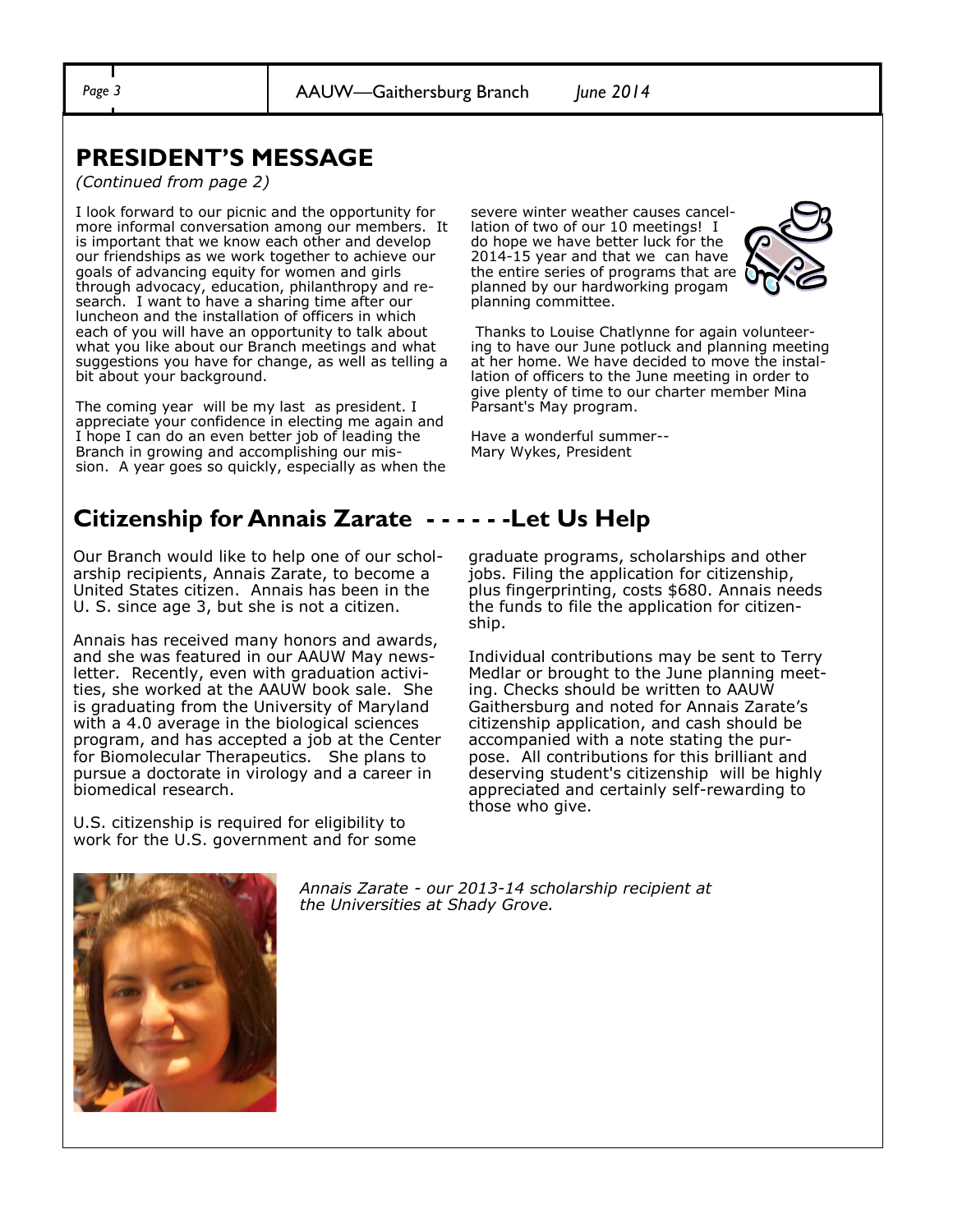*Page 4* AAUW—Gaithersburg Branch *June 2014*

## **INTERBRANCH PLANS FOR THE COMING YEAR**

#### **-** *Louise Chatlynne, Interbranch Representative*

The Interbranch committee has the following plans for 2014-15. Interbranch will continue to be a sponsor of the Women's Legislative Briefing and provide volunteers for the event. The Sonya Kovalesky Day will take place in November this year; the exact date has not been set. Interbranch will work with Montgomery College to support this program, which encourages middle school girls to study science and math; we will try to increase the number of girls participating. Interbranch also agreed

to look into holding voter registration sign-up stations for the fall election and also sending local candidates AAUW position papers.



Interbranch is a council of AAUW branches in Montgomery County.

## **AAUW OF MARYLAND ANNUAL CONVENTION**

Mary Wykes, AAUW Gaithersburg president, and Terry Wykes, AAUW Gaithersburg treasurer, attended the 72nd AAUW Maryland Annual Convention at the Hampton Inn in Frederick on April 26. State officers for 2014-15 were elected. Outgoing president Pat Stocker of the Bethesda-Chevy Chase Branch received accolades and a signed gift for the wonderful job

she has done as the state president the past two years. Mary Wykes was selected to serve on the state nominating committee for 2015-16. Mary's hope is that others of our Branch will serve on the state board of officers.



*AAUW Gaithersburg president Mary Wykes at the Maryland Annual Convention.* 



*Outgoing AAUW of Maryland president Pat Stocker is honored at the Maryland Annual Convention.*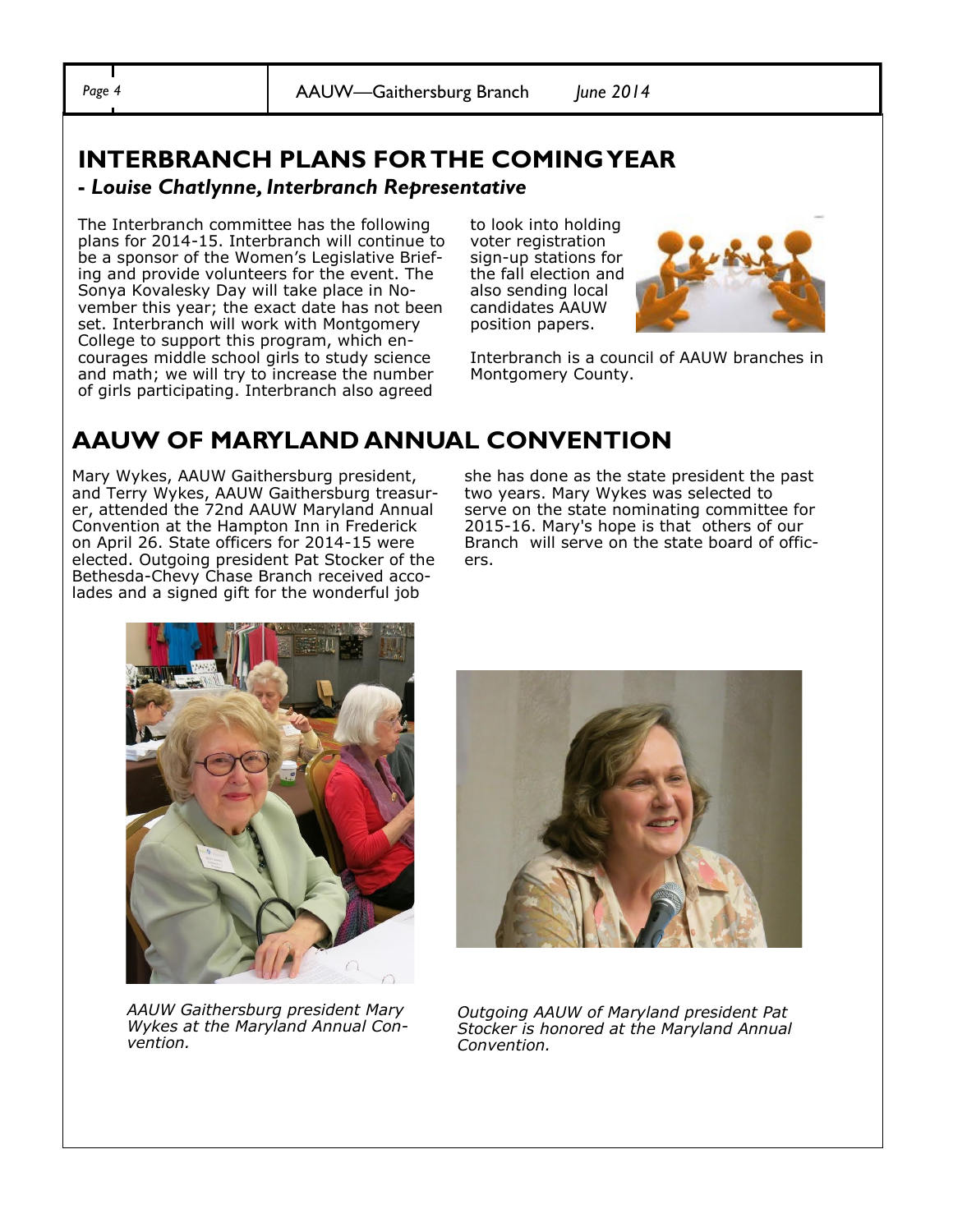## **BOOK SALE A HUGE SUCCESS! -** *Liz Clark Hessel, Chair of Book Sales*

Our book sale was as successful as any we have had! We had many books, lots of customers, and beautiful weather. We will have at least as much money as last year to provide scholarships! Thanks to the many who worked during the sale. We were also assisted by over 20 volunteers from the public and 100 students ranging from 6th grade to college. The sorting we did throughout the year paid dividends, as it was much easier to set up and organize the books in each topic. I hope we can do more of this presorting this coming year.

In total, we sold over 600 boxes of books! On Saturday afternoon, the last day of the sale, we provided free books to about 45 families with children who are unable to afford books. The children were excited and had big smiles as they selected books to take home. After the sale was over, we also allowed schools and other nonprofits to take more than 100 boxes of books for their students and clients. Gaithersburg Elementary, Broad Acres Elementary, Twinbrook Elementary, Friends of the Library, Montgomery County Department of Health and Human Services, and Eduwatch are among the organizations that came.

A big part of our success is due to the hard work done quietly throughout the year. First, thanks to those who helped collect books during the year. Jean Kosow, Cathy Manning and Vivian Otto received many books from Asbury residents and moved them to our year-round

storage. In parallel, Barbara Brooks, Louise Chatlynne, Liz Hessel, Anna Fraker, Jane Carroll, Cathy Manning, Edie Allison, and Anita Taylor sorted books at the transfer station. Cathy Manning (fiction, litera-



ture, and children's) and Jane Carroll (foreign language) also sorted specific categories during the year, and Barbara Brooks and Liz Hessel priced the special books. Many members helped sort books on four different occasions during the year. Many carloads of excess books were taken to Wonder Book in Frederick by Louise Chatlynne, Anna Fraker, Jean Kosow, Carla Lyon, Patsy Marks, Anita Taylor and Paul Baumgarten. Publicity and advertising were done by Maria Roberts, Terry Medlar, Patsy Marks and Jean Kosow. Thanks to all who contributed in so many ways.

And last, but not least, we thank our partners--Asbury Methodist Village, Gaithersburg Storehouse, Montgomery Department of Environmental Protection, and Moyer & Sons Moving & Storage. We couldn't do the book sale without them.

To all Branch members: We welcome your ideas on how we might change or improve the book sale next year. So, if you have an idea on how we might do something differently, please share it with Liz Hessel.



*A happy customer at the Book Sale* 

#### ERRATA

In the May newsletter under "News of our Members" the departure city of the cruise that some of our members took was incorrect. It departed from Charleston, South Carolina, and not from Charleston, West Virginia.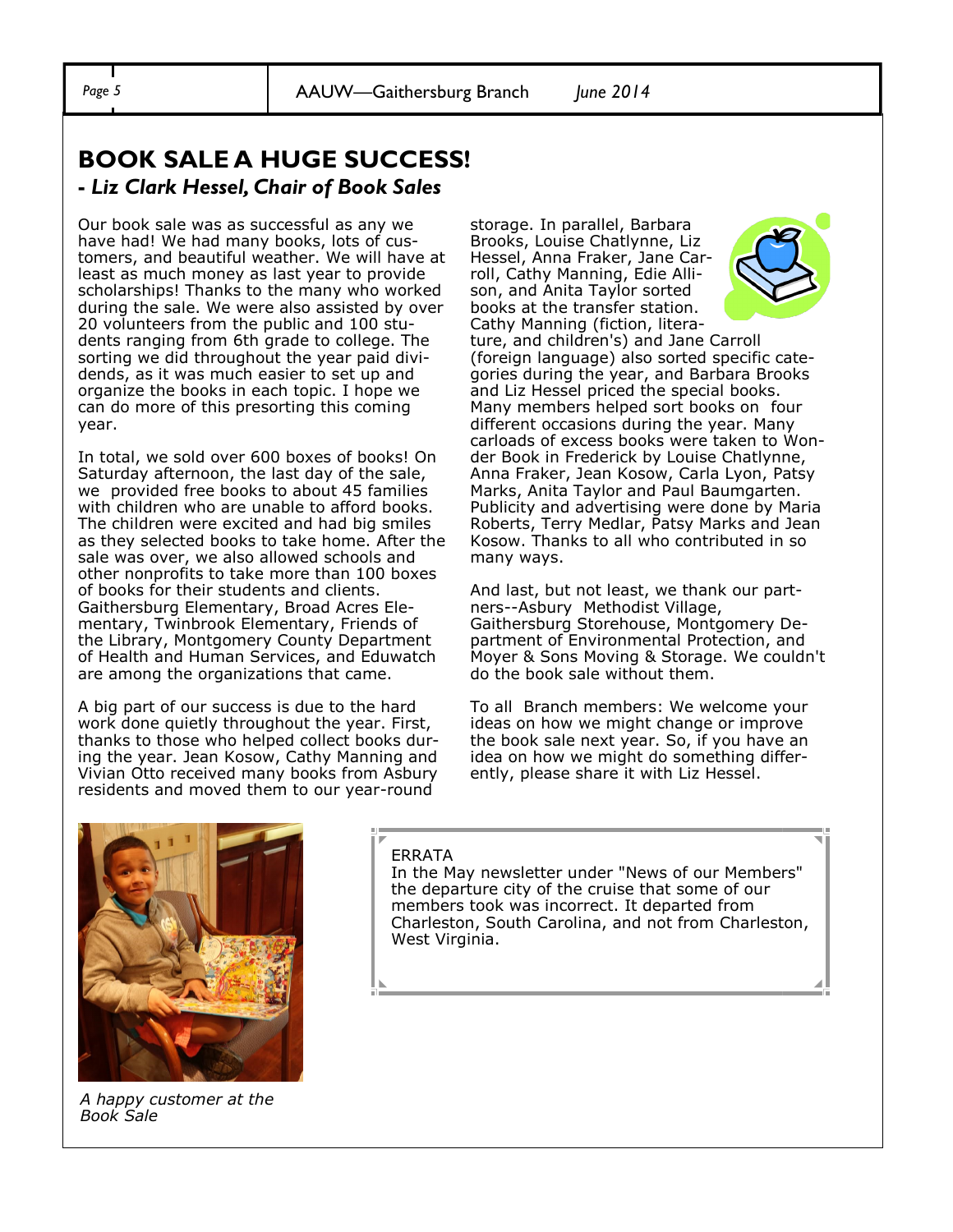|                                                             | <b>MEMBERSHIP RENEWAL 2014-15</b>                                                                                                                                                                |  |
|-------------------------------------------------------------|--------------------------------------------------------------------------------------------------------------------------------------------------------------------------------------------------|--|
|                                                             |                                                                                                                                                                                                  |  |
|                                                             | Membership dues for 2014-15 are due July 1. Please send them in now so that we can start pro-<br>cessing your renewal. Please use this form so that we have complete and up-to-date information. |  |
|                                                             |                                                                                                                                                                                                  |  |
|                                                             |                                                                                                                                                                                                  |  |
|                                                             |                                                                                                                                                                                                  |  |
|                                                             |                                                                                                                                                                                                  |  |
|                                                             |                                                                                                                                                                                                  |  |
| College/University Attended & Degrees Earned                |                                                                                                                                                                                                  |  |
|                                                             |                                                                                                                                                                                                  |  |
| Type of Membership:<br>Member \$77                          |                                                                                                                                                                                                  |  |
| Life Member \$26<br>Dual Member \$18<br>Honorary Member \$0 |                                                                                                                                                                                                  |  |
|                                                             | (\$46 of the national AAUW portion of the dues is tax deductible.)                                                                                                                               |  |
|                                                             | Do you wish to receive the newsletter by e-mail only (i.e., no hard copy)? Yes________ No______                                                                                                  |  |
|                                                             | Make your check payable to AAUW Gaithersburg and mail to Marilyn O'Connell, Vice President for                                                                                                   |  |
|                                                             | Membership, 19001 Threshing Place, Montgomery Village MD 20886-3143.                                                                                                                             |  |
|                                                             |                                                                                                                                                                                                  |  |
|                                                             |                                                                                                                                                                                                  |  |
|                                                             |                                                                                                                                                                                                  |  |
|                                                             |                                                                                                                                                                                                  |  |
|                                                             |                                                                                                                                                                                                  |  |
|                                                             |                                                                                                                                                                                                  |  |
|                                                             |                                                                                                                                                                                                  |  |
|                                                             |                                                                                                                                                                                                  |  |
|                                                             |                                                                                                                                                                                                  |  |
|                                                             |                                                                                                                                                                                                  |  |
|                                                             |                                                                                                                                                                                                  |  |
|                                                             |                                                                                                                                                                                                  |  |
|                                                             |                                                                                                                                                                                                  |  |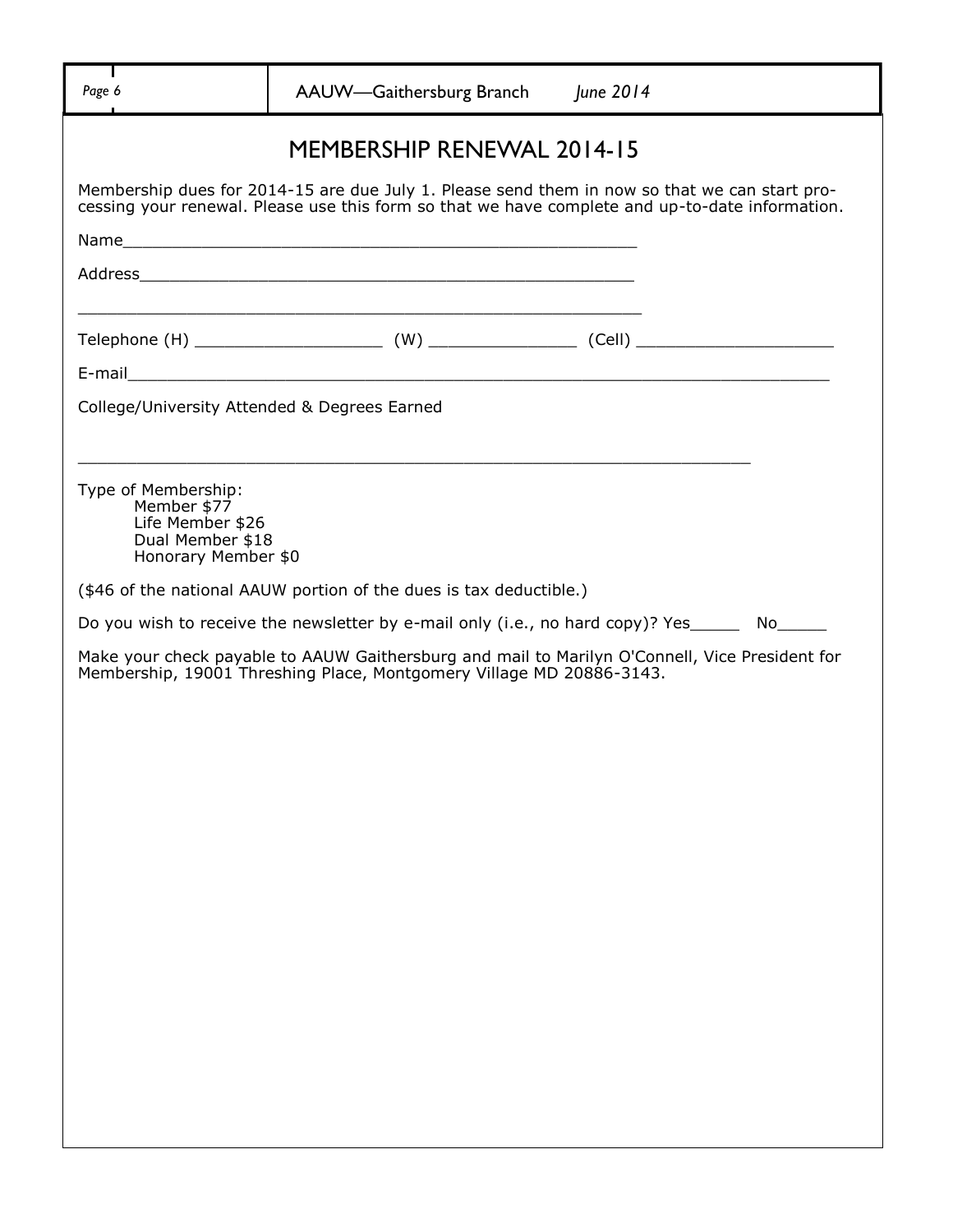*Page 7* AAUW—Gaithersburg Branch *June 2014*

#### **GREAT DECISIONS**  *- Vivian Otto, Coordinator*

On June 24 at 7 p.m. the Great Decisions Group will meet at Patsy Marks's home. Mary Wykes will lead the discussion on "Energy Independence: Inflated Expectations or New Opportunities?" Among the foreign policy issues discussed will be wheth-

er the U.S. is really less vulnerable to a disruption of its petroleum supply and, if so, should we reduce our global activities, especially in the Middle East?



AAUW Gaithersburg Branch http://gaithersburgmd.aauw.net

## **LITERATURE GROUP**

*- Mary Wykes* 



The Literature Group will meet at 10 a.m., Saturday, June 28, at the home of Cathy Brown, 442 Russell Ave. (the Villas at AMV), phone 301-

987-6692, to discuss the book "A Woman's Education" by Jill Ker Con-

## **HER-STORY INTEREST GROUP**  *- Anita Taylor, Coordinator*

The June Her-story Interest Group will meet June 25, 2:30 p.m. in the Club Room at Park View on the Asbury campus. This will be a second installment of the May meeting during which we learned of women who preached their versions of the Christian gospel during the First and Second Great Awakenings in the United States (1740s - 1840s).

In June, Patsy Marks will acquaint us with Aimie Semple McPerson who became a celebrated evangelist and healer before founding the Foursquare Church in Los Angeles in 1923. As one of the first preachers to fully employ the "new" media of her day, her message reached thousands.

During this meeting we will plan for the coming year. If you want to learn about any summer activities of the Her-Story

## **GOURMET GROUP** *- Jean Friedmann, Coordinator*

The Gourmet Group will be digesting all new food news over the summer

way. In this book, acclaimed author Jill Ker Conway describes the pleasures, the challenges, and the constant surprises (good and bad) of her years as the first woman president of Smith College. All members are welcome. The library has copies of the book.

group, contact organizer, Anita Taylor, at 240-361- 3101, or

at caldwelltaylor33@gmail.com. The Park View is Building 211 at Asbury, and can be found via the Odendhal entrance by driving ahead after passing the gatehouse to the second stop sign, where you turn right onto Fellowship Circle. Follow Fellowship Circle a short way where it curves left to the top of an incline. Park along the street in front or on the side of the building. From here you enter the lobby where the Club Room is on the right. Parking with the shortest walk is at the back of the building where open parking is on top of the parking garage. Enter through the back door at the chapel entrance by buzzing the receptionist, and taking the elevator down to the lobby level.

months, with no organized activity.

*Mary Wykes*

*President*

*Co-Vice Presidents for Programs Patsy Marks* 

*Anita Taylor*

*Vice President for Membership Marilyn O'Connell*

*Treasurer Terry Medlar 301-963-7456* 

*Recording Secretary Dorothy Camara*

*Corresponding Secretary Jane Carroll* 

*Newsletter Editor Qing Jiang*